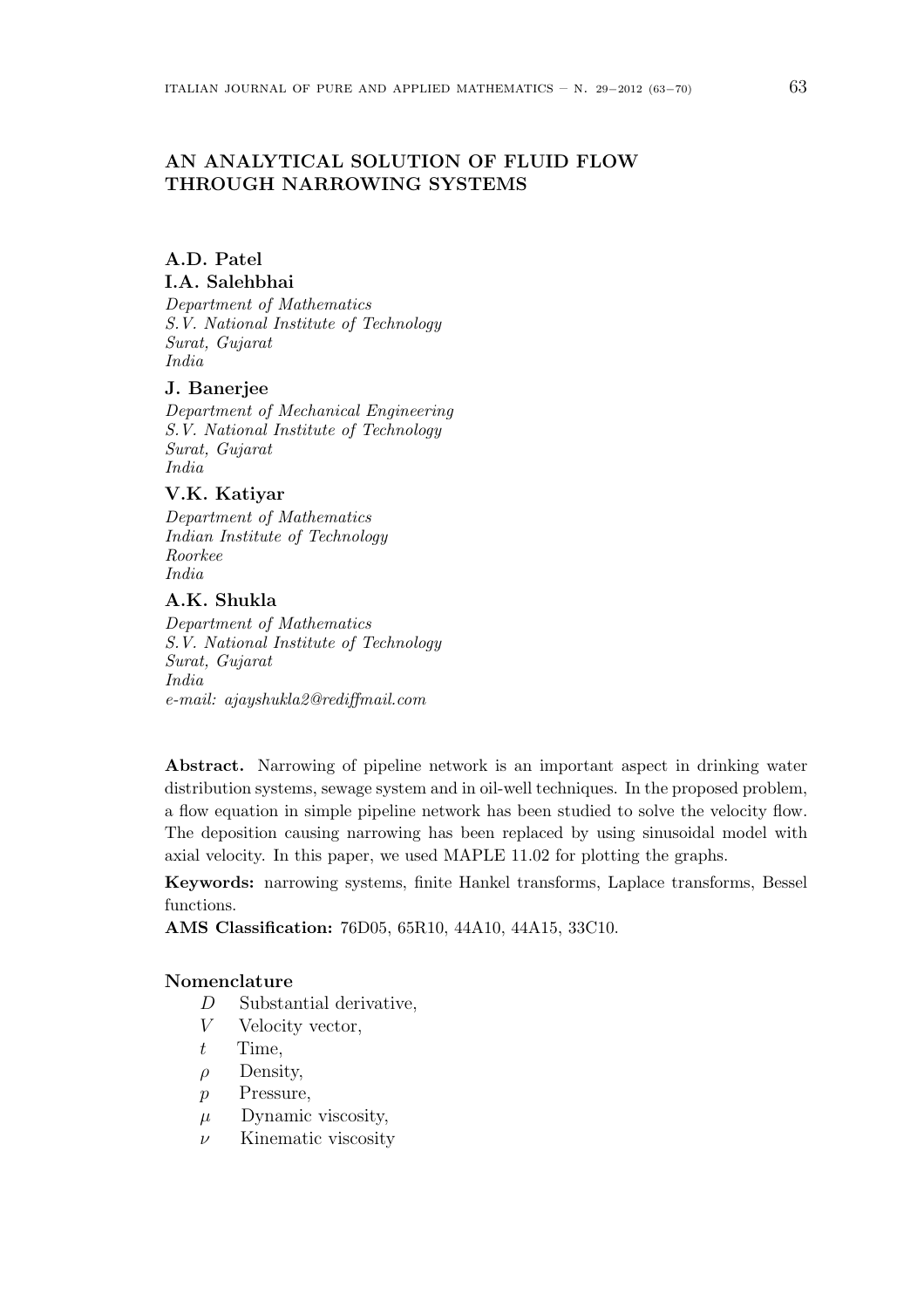#### 1. Introduction and preliminaries

The continuity and Navier-Stokes equations (Murlidhar and Biswas [1]) for incompressible flow are:

(1.1) 
$$
\nabla \cdot V = \frac{1}{r} \frac{\partial}{\partial r} (r u) + \frac{1}{r} \frac{\partial v}{\partial \theta} + \frac{\partial w}{\partial z} = 0
$$

(1.2) 
$$
\rho\left(\frac{DV}{Dt}\right) = -\nabla p + \mu \nabla^2 V,
$$

Equation (1.2) can be easily reduce to r,  $\theta$  and z directions follows as

(1.3) 
$$
\frac{\partial u}{\partial t} + u \frac{\partial u}{\partial r} + \frac{v}{r} \frac{\partial u}{\partial \theta} + w \frac{\partial u}{\partial z} - \frac{v^2}{r}
$$

$$
= -\frac{1}{\rho} \frac{\partial p}{\partial r} + \frac{\mu}{\rho} \left( \frac{\partial}{\partial r} \left( \frac{1}{r} \frac{\partial (ru)}{\partial r} \right) + \frac{1}{r^2} \frac{\partial^2 u}{\partial \theta^2} + \frac{\partial^2 u}{\partial z^2} - \frac{2}{r^2} \frac{\partial v}{\partial \theta} \right)
$$

(1.4) 
$$
\frac{\partial v}{\partial t} + u \frac{\partial v}{\partial r} + \frac{v}{r} \frac{\partial v}{\partial \theta} + w \frac{\partial v}{\partial z} + \frac{uv}{r}
$$

$$
= -\frac{1}{\rho} \frac{1}{r} \frac{\partial p}{\partial \theta} + \frac{\mu}{\rho} \left( \frac{\partial}{\partial r} \left( \frac{1}{r} \frac{\partial (rv)}{\partial r} \right) + \frac{1}{r^2} \frac{\partial^2 v}{\partial \theta^2} + \frac{\partial^2 v}{\partial z^2} + \frac{2}{r^2} \frac{\partial u}{\partial \theta} \right)
$$

(1.5) 
$$
\begin{aligned}\n\frac{\partial w}{\partial t} + u \frac{\partial w}{\partial r} + v \frac{\partial w}{\partial \theta} + w \frac{\partial w}{\partial z} \\
&= -\frac{1}{\rho} \frac{\partial p}{\partial z} + \frac{\mu}{\rho} \left( \frac{1}{r} \frac{\partial}{\partial r} \left( r \frac{\partial w}{\partial r} \right) + \frac{1}{r^2} \frac{\partial^2 w}{\partial \theta^2} + \frac{\partial^2 w}{\partial z^2} \right)\n\end{aligned}
$$

This equation plays a very important role in mathematical modeling of real world problems and can also be reduce to different form of equation by applying specific conditions. In the present paper, our aim is to construct a mathematical model for the study of fluid flow in narrowing systems by using (1.2) with the help of equation of continuity and applying the Laplace and finite Hankel transform techniques, which yields the analytical solution.

Several bio-mathematicians (Verma et. al [2], [3], Ponalagusamy [4], Chaturani et. al. [5], [6], [7]) applied the concept of the narrowing system in the study of blood flow through a stenosised artery by using different mathematical tools.

### 2. Used integral transforms and special functions

The Laplace Transform (Debnath [8]) is defined as,

(2.6) 
$$
L\left\{f\left(x\right)\right\} = \int_{0}^{\infty} e^{-st} f\left(t\right) dt
$$

The zero order Bessel function  $J_0(x)$  (Rainville [9]) is defined as

(2.7) 
$$
J_0(x) = \sum_{m=0}^{\infty} \frac{(-1)^m}{(m!)^2} \left(\frac{x}{2}\right)^{2m}
$$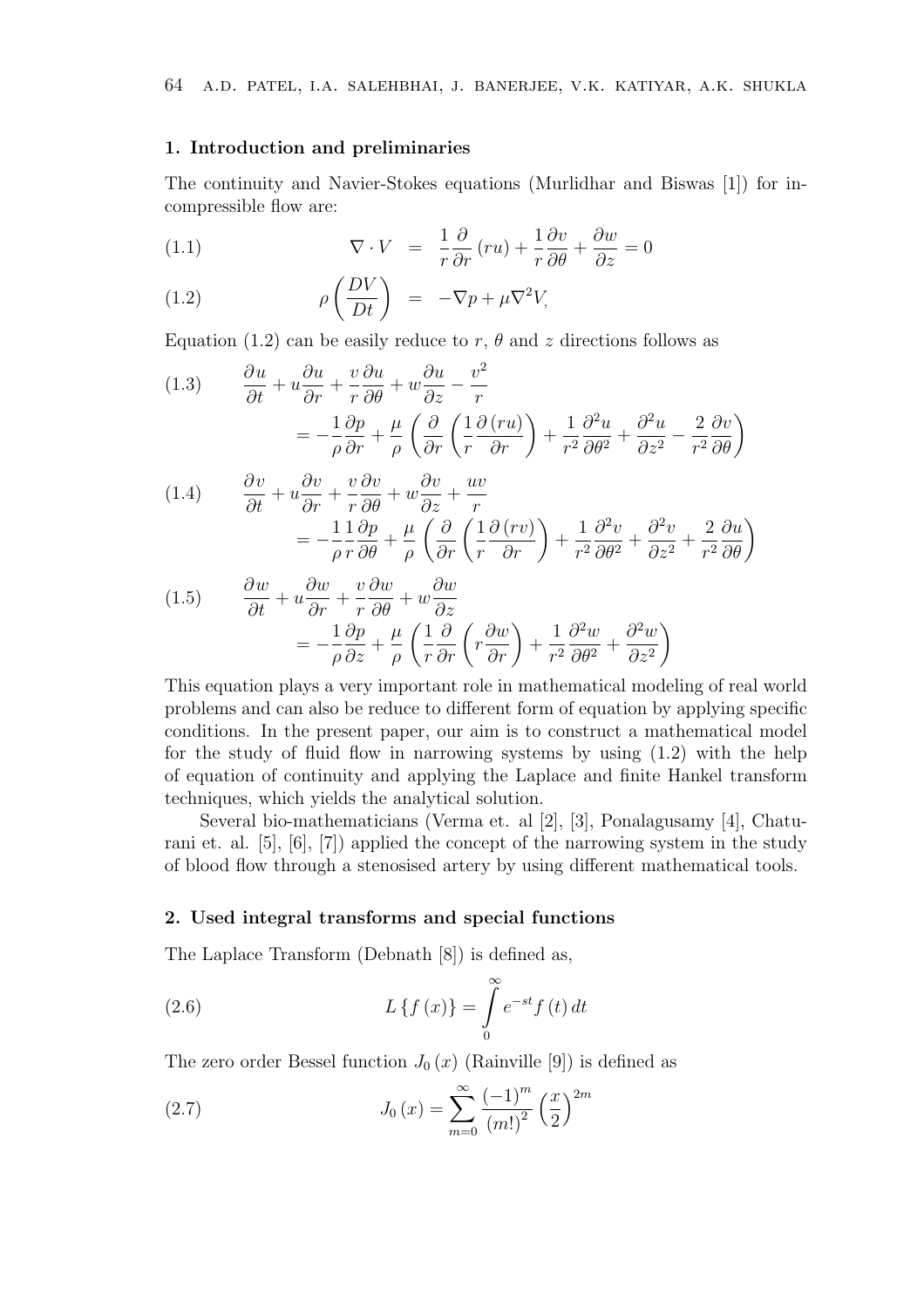The zero order finite Hankel transform (Debnath [8]) is defined as,

(2.8) 
$$
H_0 \{f(r)\} = \tilde{f}_0 (\lambda_n) = \int_0^R r f(r) J_0 (r \lambda_n) dr,
$$

where  $\lambda_n$  are the roots of the equation  $J_0(R\lambda_n) = 0$ .

In 1903, Mittag-Leffler [10] introduced the function  $E_{\alpha}(z)$ , defined as

(2.9) 
$$
E_{\alpha}(z) = \sum_{n=0}^{\infty} \frac{z^n}{\Gamma(\alpha n + 1)},
$$

where z is a complex variable and  $\Gamma(s)$  is a gamma function,  $\alpha \geq 0$ .

In 1905, Wiman [11] introduced the generalization of  $E_{\alpha}(z)$  as

(2.10) 
$$
E_{\alpha,\beta}(z) = \sum_{n=0}^{\infty} \frac{z^n}{\Gamma(\alpha n + \beta)} = \frac{1}{2\alpha \pi i} \int \frac{e^{\xi^{\frac{1}{\alpha}} \xi^{\frac{1-\beta}{\alpha}}}}{\xi - z} d\xi,
$$

$$
(\alpha, \beta \in \mathcal{C}; \ Re(\alpha) > 0, \ Re(\beta) > 0).
$$

Shukla and Prajapati [12] also derived the following integral

(2.11) 
$$
\int_{0}^{\infty} e^{-st} t^{\beta-1} \frac{d^{k}}{dz^{k}} E_{\alpha,\beta} (yt^{\alpha}) dt = \frac{k! s^{\alpha-\beta}}{(s^{\alpha}-y)^{k+1}}.
$$

## 3. Mathematical formulation of the problem

Let a long circular cylinder in which fluid is at rest initially and a constant pressure gradient is imposed along the axis of the cylinder, due to the pressure gradient fluid is set into the motion (constant  $\rho$  and  $\mu$ ). Let Z as the direction of the axis of cylinder along which the flow takes place and let  $r$  be the radial direction outward from the Z-axis, consider the flow is fully developed and axially symmetric. Here, we assume that there are some depositions of thickness  $\delta$  on the wall of the cylinder which causes the narrowing the system, which satisfies the following equation of the thickness due to deposition:

$$
R = R_0 - \frac{\delta}{2} \left( 1 + \cos \frac{\pi z}{z_o} \right),
$$

where  $\delta$  is the deposition thickness,  $R_0$  is the distance from axis of the cylindrical boundary and z is the distance from  $z = 0$  to the point of calculation P.

If  $z = 0$  then  $R = R_0 - \delta$  and if  $z = z_0$  then  $R = R_0$ .

Since velocity  $u$  and  $v$  are zero, pressure depends on  $z$  then we arrive at the conclusion by using equations  $(1.3)$ ,  $(1.4)$  and  $(1.5)$ :

$$
\frac{\partial w}{\partial t} + w \frac{\partial w}{\partial z} = -\frac{1}{\rho} \frac{\partial p}{\partial z} + \frac{\mu}{\rho} \left( \frac{1}{r} \frac{\partial}{\partial r} \left( r \frac{\partial w}{\partial r} \right) + \frac{1}{r^2} \frac{\partial^2 w}{\partial \theta^2} + \frac{\partial^2 w}{\partial z^2} \right)
$$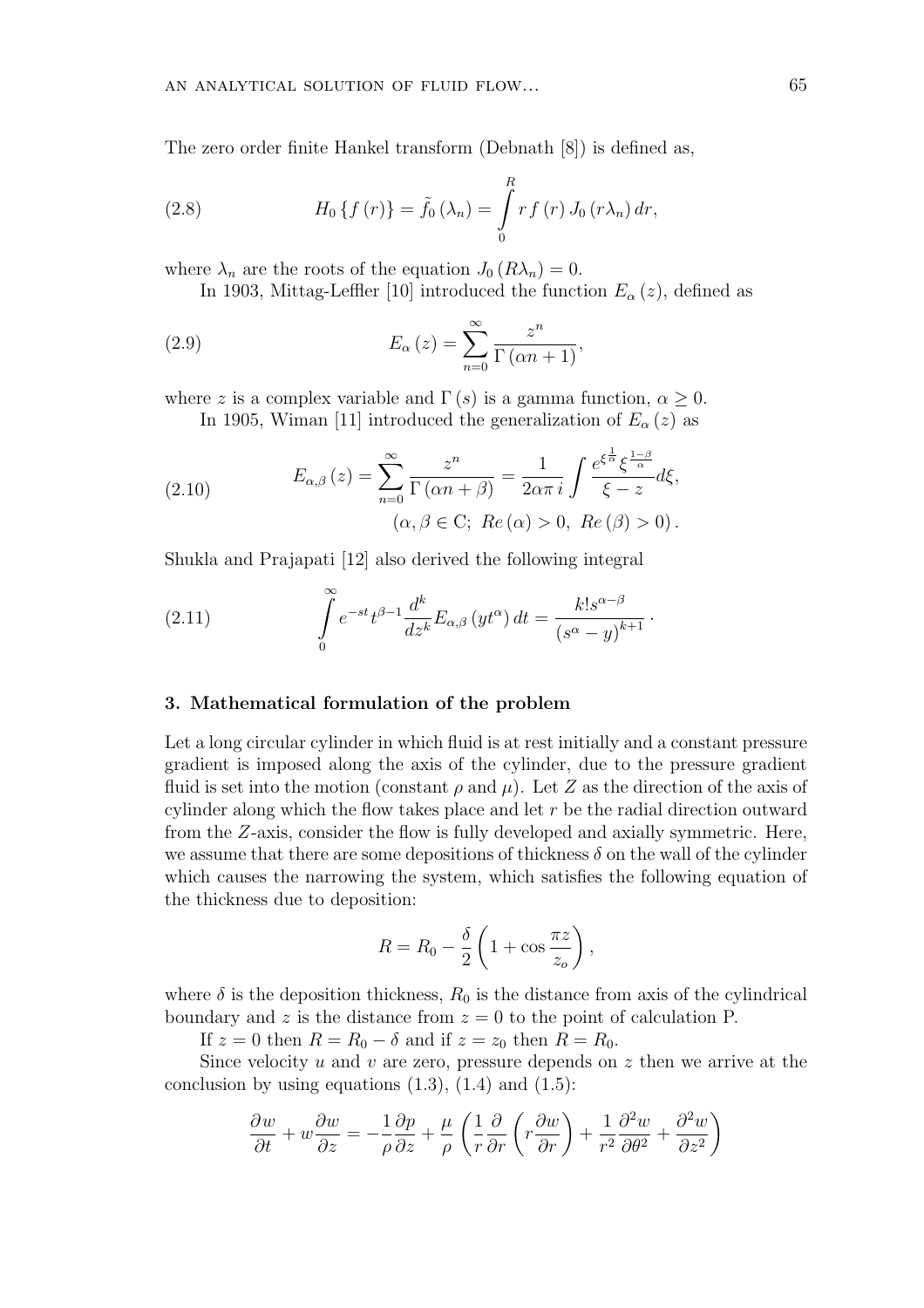

Figure 1: Schematic diagram of narrowing system

Here we consider the velocity component is invariant in the  $\theta$  and z directions, then above equation reduces to:

$$
\frac{\partial w}{\partial t} + w \frac{\partial w}{\partial z} = -\frac{1}{\rho} \frac{\partial p}{\partial z} + \frac{\mu}{\rho} \left( \frac{1}{r} \frac{\partial}{\partial r} \left( r \frac{\partial w}{\partial r} \right) \right)
$$

Now, applying the equation of continuity

$$
\frac{\partial w}{\partial z} = 0,
$$

the Z-momentum equation can be written in a simplified form as:

(3.12) 
$$
\rho \frac{\partial w}{\partial t} = P + \mu \left( \frac{\partial^2 w}{\partial r^2} + \frac{1}{r} \frac{\partial w}{\partial r} \right)
$$

where  $\mu$  is dynamic viscosity and

$$
P = -\frac{\partial p}{\partial z}.
$$

Initial condition and boundary conditions are considered as:

(3.13) 
$$
\begin{cases} w(r,0) = 0 \\ w(R,t) = 0 \\ w(0,t) \text{ is finite} \end{cases}
$$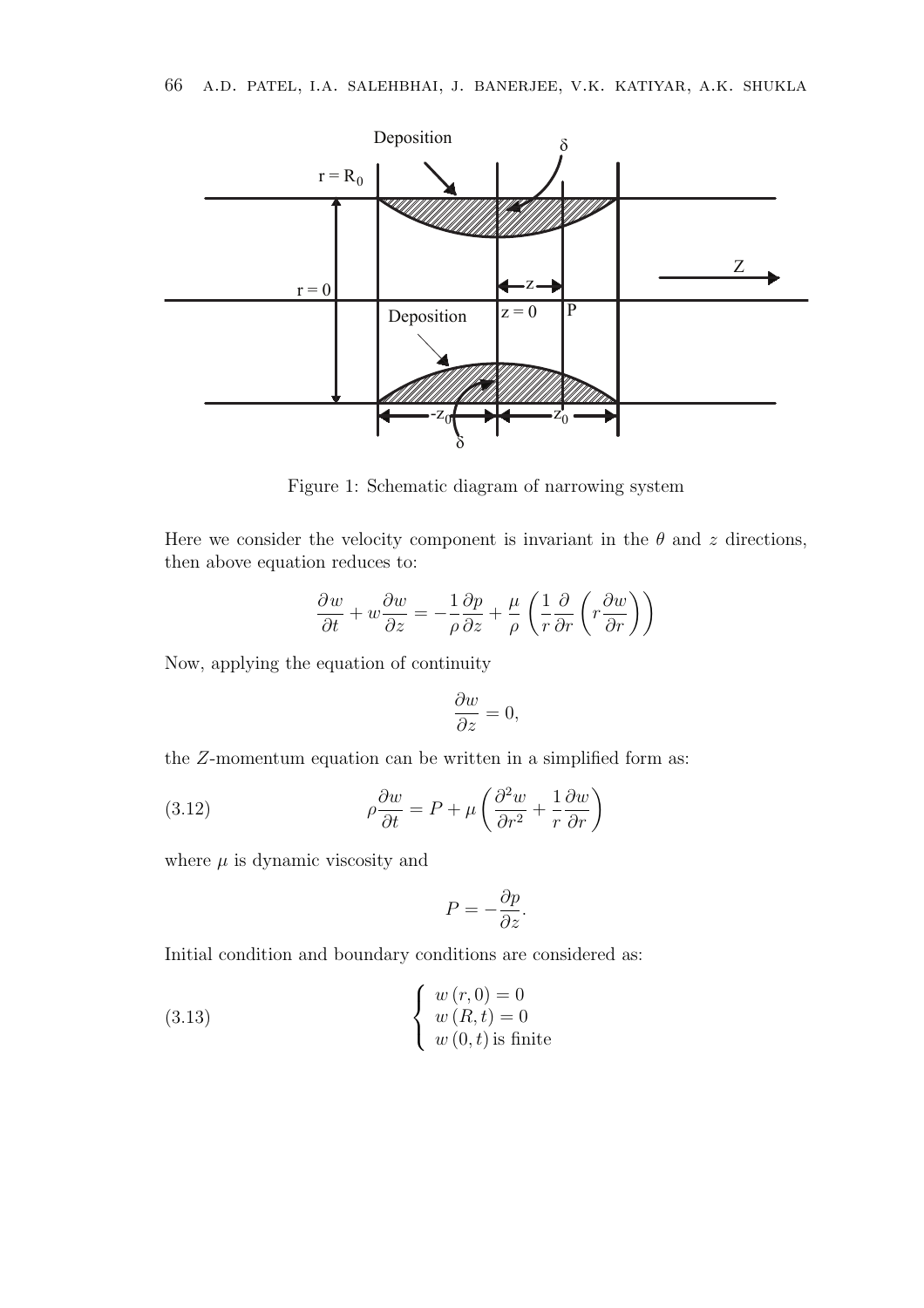#### 4. Solution of the problem

The method of integral transform is used to obtain the solution of the problem. Let

(4.14) 
$$
\bar{w}(\lambda_n, t) = H_0(w(r, t)) = \int_0^R r w(r, t) J_0(r\lambda_n) dr
$$

where  $\lambda_n$  are the roots of the equation  $J_0(R\lambda_n) = 0$ . Also, by using the recurrence relation of the Bessel function, we have

(4.15) 
$$
\int_{0}^{R} r J_0(r\lambda_n) dr = \frac{R}{\lambda_n} J_1((R\lambda_n)).
$$

By taking the zero order finite Hankel transform (2.8) of (3.12) and using (4.14),  $(4.15) \& (3.13)$ , yields

(4.16) 
$$
\rho \frac{\partial \bar{w}}{\partial t} = \frac{PRJ_1(R\lambda_n)}{\lambda_n} - \mu \lambda_n^2 \bar{w}.
$$

Let

(4.17) 
$$
\tilde{\bar{w}}(\lambda_n, s) = L \{ \bar{w}(\lambda_n, t) \} = \int_{0}^{\infty} e^{-st} \bar{w}(\lambda_n, t) dt.
$$

Also,

(4.18) 
$$
\int_{0}^{\infty} e^{-st} dt = \frac{1}{s}.
$$

By taking the Laplace transform  $(2.6)$  of  $(4.16)$  and using  $(4.17)$ ,  $(4.18)$  &  $(3.13)$ , we get

$$
\rho s\tilde{\tilde{w}}(s) = \frac{PRJ_1(R\lambda_n)}{\lambda_n s} - \mu \lambda_n^2 \tilde{\tilde{w}}.
$$

Further simplification gives

(4.19) 
$$
\tilde{\bar{w}} = \frac{PRJ_1(R\lambda_n)}{(\rho s + \mu \lambda_n^2)\lambda_n s}.
$$

Now, taking the inverse Laplace transform of this equation, gives  $\sim$   $\sim$   $\sim$ 

$$
\bar{w} = \frac{PRJ_1(R\lambda_n)}{\lambda_n \rho} L^{-1} \left\{ \frac{1}{s\left(s + \frac{\mu}{\rho} \lambda_n^2\right)} \right\}.
$$

Now, using Convolution theorem (Debnath [8]), we have

$$
\bar{w} = \frac{PRJ_1(R\lambda_n)}{\lambda_n \rho} \int\limits_0^t L^{-1} \left\{ \frac{1}{\left(s + \frac{\mu}{\rho} \lambda_n^2\right)}, u \right\} du,
$$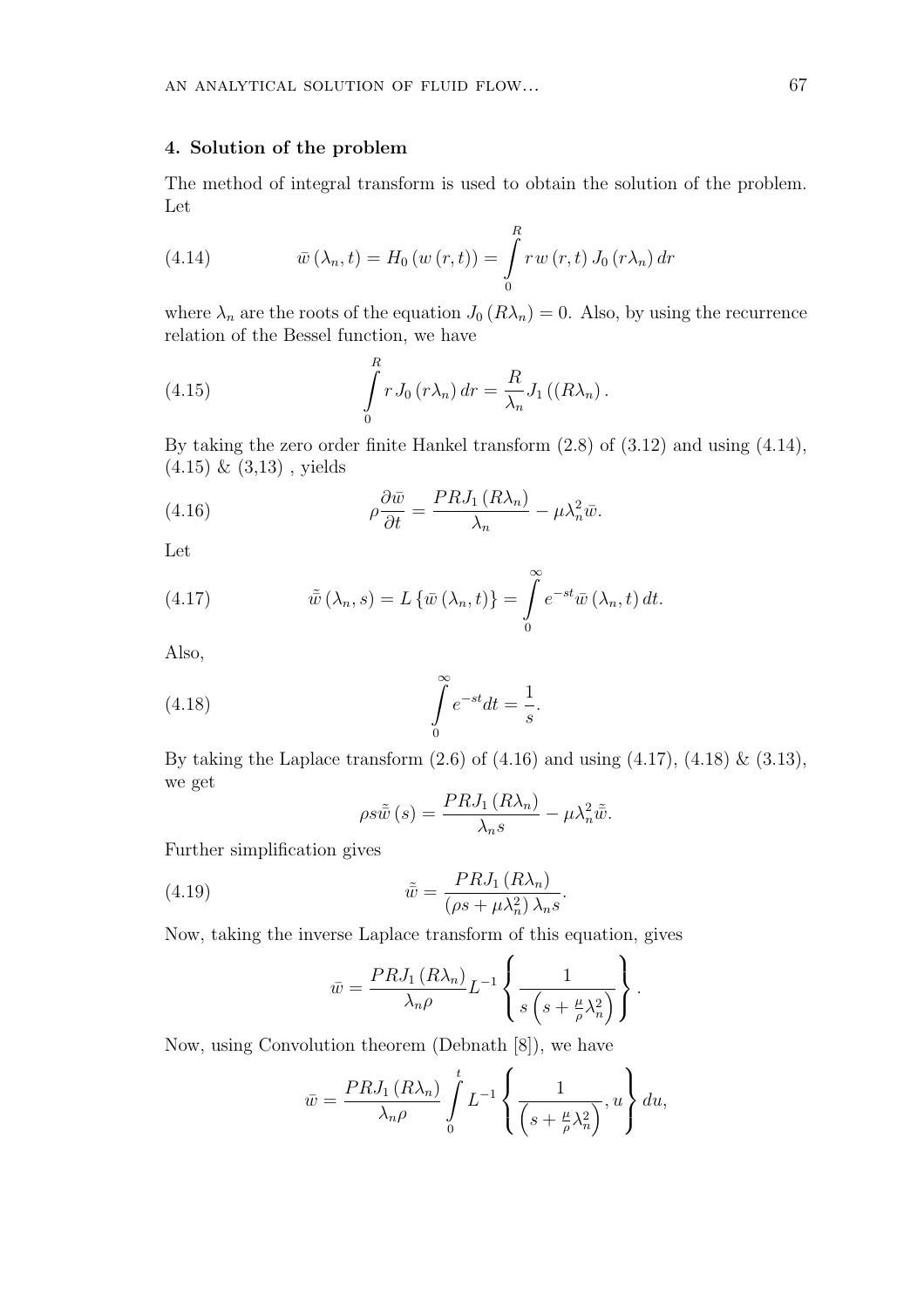and using  $(2.11)$ , we get:

(4.20) 
$$
\bar{w} = \frac{PRJ_1(R\lambda_n)t}{\lambda_n \rho} E_{1,2}\left(-\lambda_n^2 \frac{\mu}{\rho}t\right).
$$

We can easily verify that

$$
tE_{1,2}\left( mt\right) =\frac{1}{m}\left[ e^{mt}-1\right]
$$

and putting this result in (4.20) afterwards taking the inverse finite Hankel transform yields

$$
w = -\frac{2}{R^2} \sum_{n=1}^{\infty} \left\{ \frac{PRJ_1(R\lambda_n)}{\lambda_n \rho} \frac{1}{\lambda_n^2 \frac{\mu}{\rho}} \left[ e^{-\lambda_n^2 \frac{\mu}{\rho} t} - 1 \right] \right\} \frac{J_0(r\lambda_n)}{J_1^2(R\lambda_n)}.
$$

Further simplification of this result becomes in following form,

(4.21) 
$$
w(r,t) = \frac{P}{4\mu} \left( R^2 - r^2 \right) - \frac{2P}{\mu R} \sum_{n=1}^{\infty} \frac{J_0(\lambda_n r)}{\lambda_n^3 J_1(\lambda_n R)} e^{-\frac{\mu}{\rho} \lambda_n^2 t}.
$$

If 
$$
t \to \infty
$$
, then  $w(r, t) = \frac{P}{4\mu} (R^2 - r^2)$ .

### 5. Conclusion

In this paper, we obtained the analytic solution of fluid flow through narrow system in the terms of Bessel function and Mittag-Leffler function by applying Laplace transform and finite Hankel transform techniques. The behavior of the flow has also been shown in the graphs for different values of operational radius  $R$ .

By using  $P = 101325$  Pa,  $\rho = 1000$  Ns/m<sup>2</sup>,  $\mu = 0.0010020$  kg/m<sup>3</sup> and  $R_0 = 0.0127$  m in

$$
w(r,t) = \frac{P}{4\mu} \left( R^2 - r^2 \right) - \frac{2P}{\mu R} \sum_{n=1}^{\infty} \frac{J_0 \left( \lambda_n r \right)}{\lambda_n^3 J_1 \left( \lambda_n R \right)} e^{-\frac{\mu}{\rho} \lambda_n^2 t}.
$$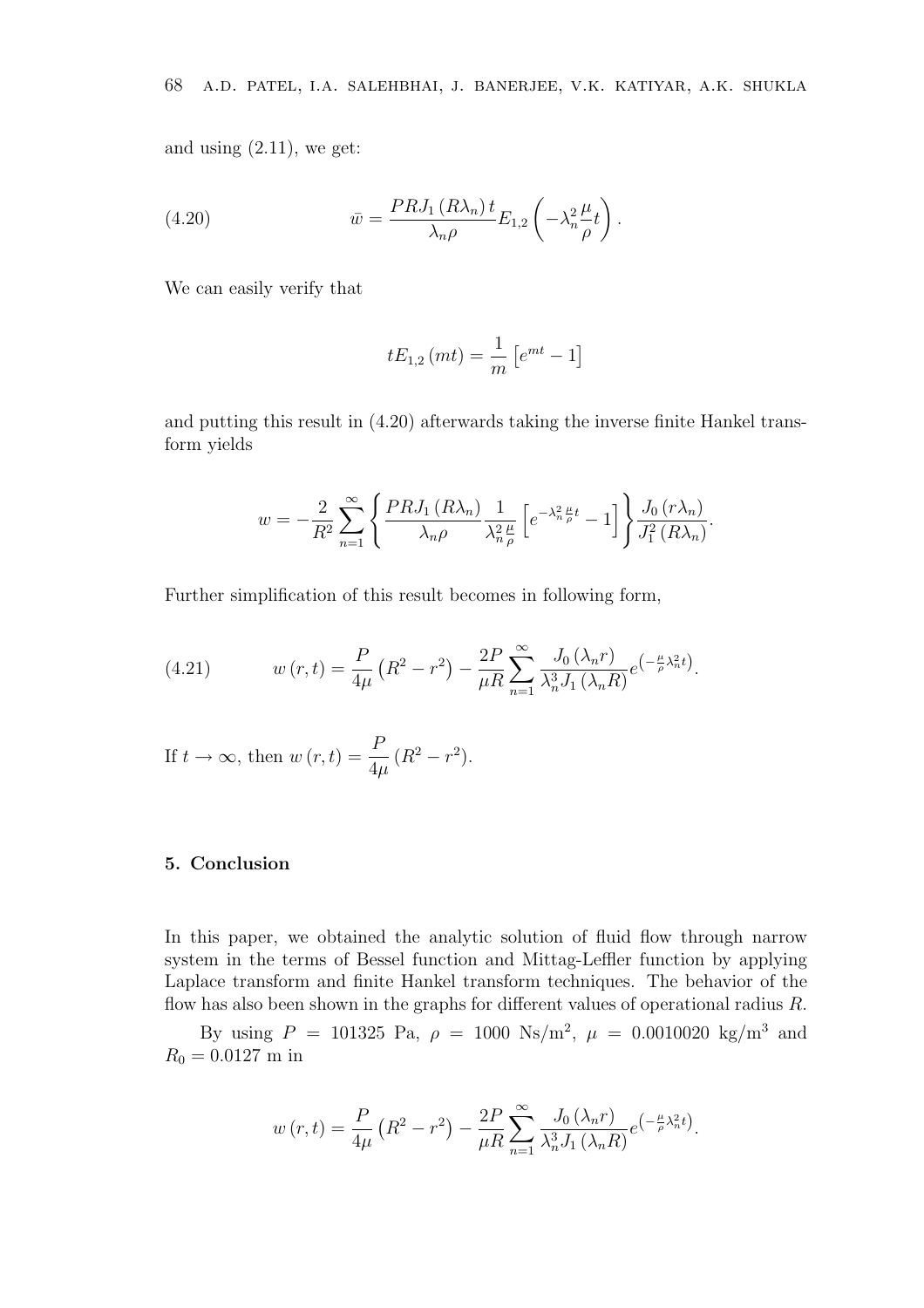

Figure 2: Velocity profile for different operational radius R.